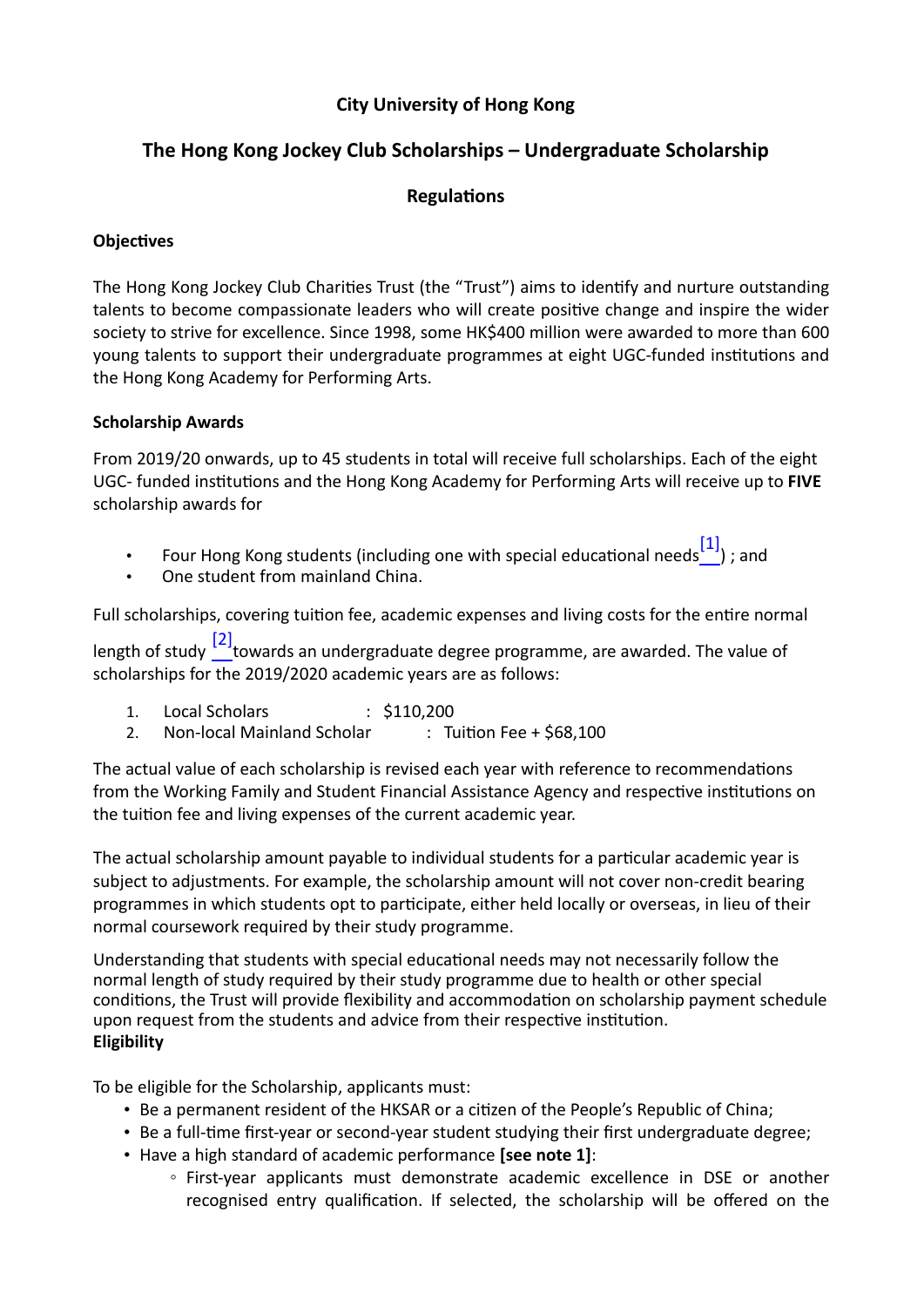condition that the student is ranked among top 10 percent in class $\frac{[3]}{[3]}$  or have attained a cumulative GPA of 3.50 **[see note 2]** at the end of the first term;

- Second-year applicants must be ranked among top 10 percent in class or have attained a cumulative GPA of 3.50 [see note 2] at the time of application;
- Have proficiency in Chinese (including Putonghua) and English; and
- Provide proofs for their special educational needs, if applicable.

**[Note 1]** Considering the additional challenges that may be faced by students with special educational needs, special accommodation may be made in the assessment process including the application of a corresponding set of academic performance requirements:

- Scholarship may be offered to first-year applicants on the condition that the student will achieve 70% of the maximum GPA achievable under the study programme. For instance, the minimum GPA required is 2.80 (out of possible GPA of 4.00) and 3.00 (out of possible GPA of 4.30).
- Second-year applicants must have attained a cumulative GPA of 2.80 (out of possible GPA of 4.0) or 3.00 (out of possible GPA of 4.30).

**[Note 2]** Applicants with outstanding achievements or exceptional leadership qualities but with a lower class rank (among top 15 percent) or a lower GPA of 3.30 or above may also be considered. Evidence of these qualities, which are subject to examination by the JC Scholarship Secretariat, may include but not limited to awards, prizes, or other forms of recognition/ credentials for demonstrating leadership in projects that benefit the community or other outstanding achievements.

#### **Selection Criteria and Process**

| Intellect  | Academic achievements, analytical aptitude and appetite; genuine interest in |
|------------|------------------------------------------------------------------------------|
|            | their subject of study; imagination, curiosity, and a global vision          |
| Leadership | Outstanding leadership and team work inside or outside school activities,    |
|            | personal accomplishments or community commitments; potential and             |
|            | capabilities in challenging status quo; embrace diversity and a spirit of    |
|            | collaboration                                                                |
| Character  | Strength of character - truth, courage, devotion to duty, empathy, social    |
|            | awareness, commitment to fairness and justice, compassion                    |
| Commitment | Commitment to betterment of others, care for social and community issues     |
| to service | of public rather than personal benefit; connect with Hong Kong and has a     |
|            | view about how its community needs may be addressed                          |

All Scholars are selected according to their merits and attributes in the following aspects:

All applications received are screened and a selection panel is set up to interview shortlisted candidates at The Hong Kong Jockey Club Headquarters. All candidates must appear in person at the interview without exception.

#### **Conditions for Renewal**

The Scholarship is renewed on an annual basis subject to:

• The Scholar's continued enrolment in the same institution;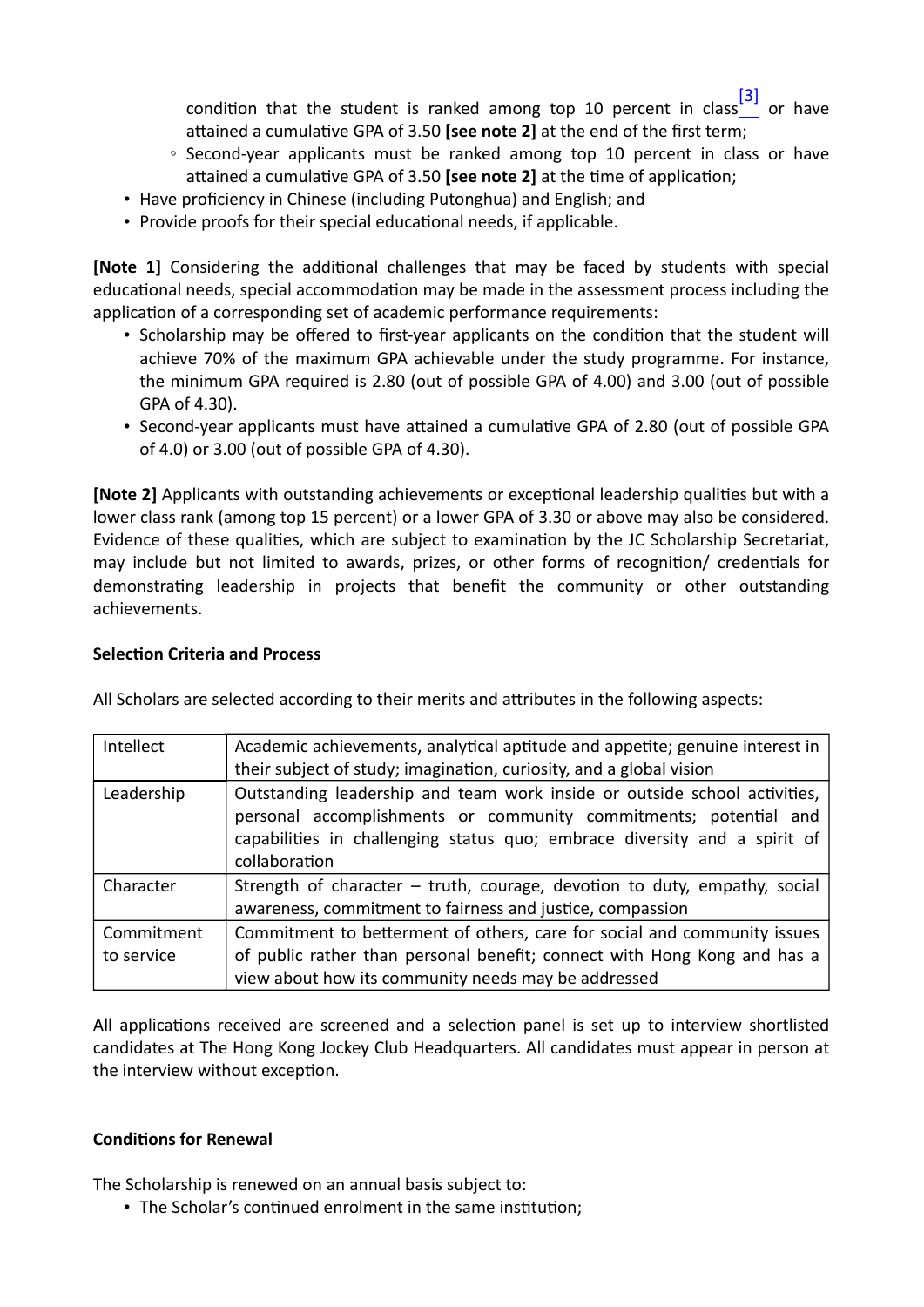- A class rank among top 15 percent or a minimum cumulative GPA of 3.30 **[see note 3]**;
- Participation in community services; and
- Recommendation by the institution.

Students who do not meet the above conditions may be considered for conditional renewal upon recommendation by the institution with strong justifications. The Scholarship may be terminated if a student is unable to meet the renewal conditions.

**[Note 3]** Special accommodation may be provided to students with special educational needs and they are in general required to achieve consistent academic performance.

## **Concurrent Awards**

Upon conferment, recipients of the Scholarship should not or should no longer receive another full scholarship or any other scholarships or awards that subsidise their local tuition fees, academic expenses and living expenses. The Scholars may continue to receive other honours, recognitions and awards, such as those that support the students' non-credit-bearing overseas studies, recognise the students' specific contributions or achievements, and, in the case of students with special educational needs, provide for supporting equipment.

#### **The Jockey Club Scholar Experience**

Recipients of the Scholarship may be called "Jockey Club Scholars" or "JC Scholars" in short. Being a JC Scholar, the student will become a member of a network of past and current JC Scholars and enjoy various privileges, such as opportunities to participate in learning, networking and community service programmes.

All JC Scholars are expected to actively support alumni activities to the best of their abilities. Most importantly, they are required to attend the scholarship award presentation ceremony of their cohort and an induction programme. Scholars are also automatically enrolled as a member of the Jockey Club Scholars Alumni Association, a self-running, Trust-supported organisation that was established to mobilise JC Scholars to serve the community.

## **Application and Deadline**

Eligible students may approach their respective academic departments for nominations or submit their applications individually. For individual applications, application form can be downloaded from the following website:

http://www.cityu.edu.hk/sds/web/studentlife\_scholarships\_open.shtml. Each applicant should submit the following documents on or before 12:00 noon, 20 September 2019 to the collection box at the General Office of Student Development Services :

- i. a completed application form;
	- ii. copies of academic record / certificate of public examinations and/or demonstrable record and references on his/her talents; and
- iii. relevant document and references in support of his / her outstanding personal quality and leadership;

Shortlisted candidates will be invited to attend a selection interview **IN PERSON** in October 2019.